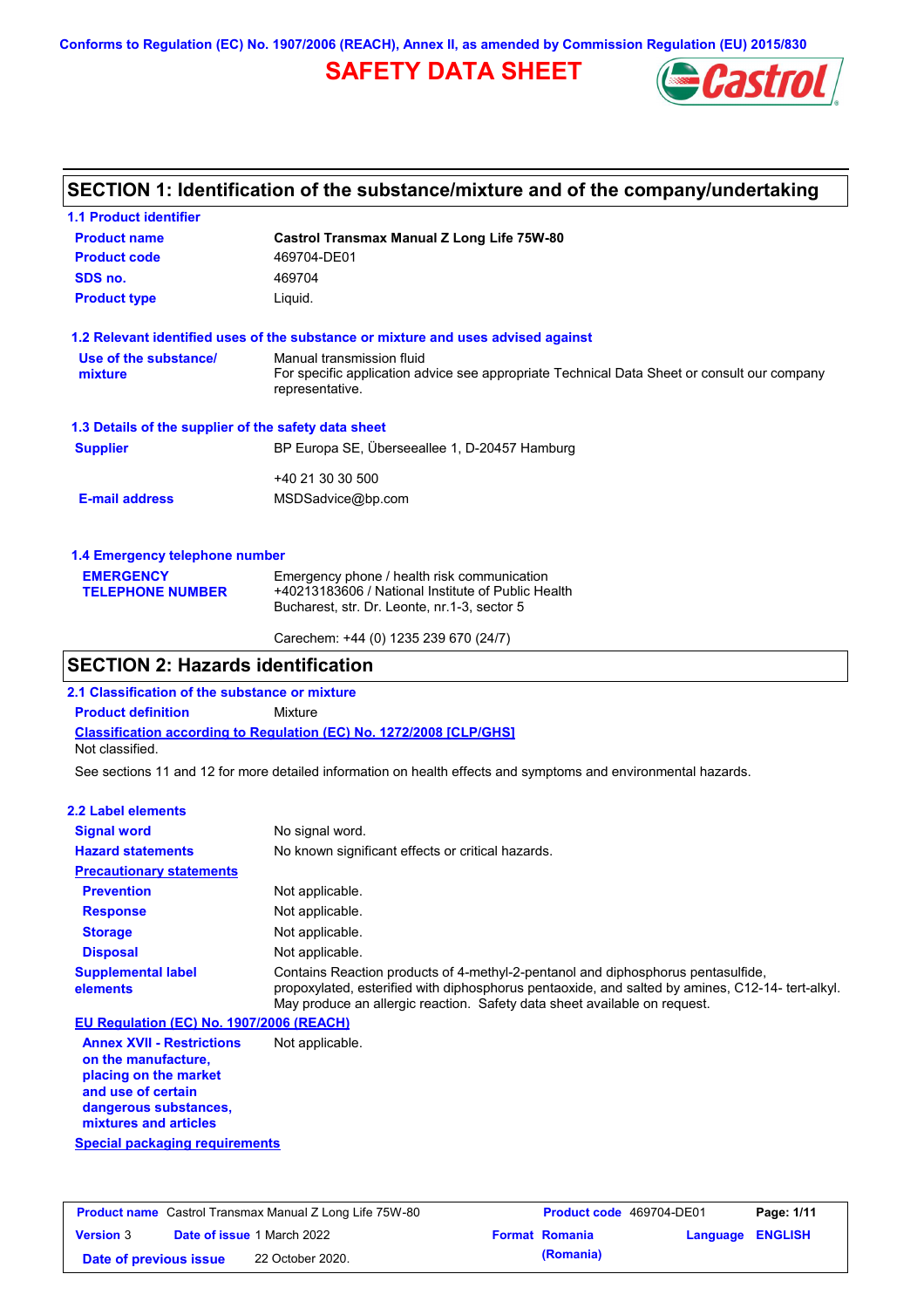## **SECTION 2: Hazards identification**

| <b>Containers to be fitted</b><br>with child-resistant<br>fastenings                                                     | Not applicable.                                                                                               |
|--------------------------------------------------------------------------------------------------------------------------|---------------------------------------------------------------------------------------------------------------|
| <b>Tactile warning of danger</b>                                                                                         | Not applicable.                                                                                               |
| 2.3 Other hazards                                                                                                        |                                                                                                               |
| <b>Results of PBT and vPvB</b><br>assessment                                                                             | Product does not meet the criteria for PBT or vPvB according to Regulation (EC) No. 1907/2006,<br>Annex XIII. |
| <b>Product meets the criteria</b><br>for PBT or vPvB according<br>to Regulation (EC) No.<br><b>1907/2006, Annex XIII</b> | This mixture does not contain any substances that are assessed to be a PBT or a vPvB.                         |
| Other hazards which do<br>not result in classification                                                                   | Defatting to the skin.                                                                                        |

## **SECTION 3: Composition/information on ingredients**

#### **3.2 Mixtures**

**Product definition**

Mixture

Synthetic base stock. Proprietary performance additives.

| <b>Product/ingredient</b><br>name                                                                                                                                                    | <b>Identifiers</b>                                                                      | $\frac{9}{6}$ | <b>Regulation (EC) No.</b><br>1272/2008 [CLP]                                              | <b>Type</b> |
|--------------------------------------------------------------------------------------------------------------------------------------------------------------------------------------|-----------------------------------------------------------------------------------------|---------------|--------------------------------------------------------------------------------------------|-------------|
| Distillates (petroleum), hydrotreated<br>heavy paraffinic                                                                                                                            | REACH #: 01-2119484627-25<br>EC: 265-157-1<br>CAS: 64742-54-7<br>Index: 649-467-00-8    | -≤3           | Asp. Tox. 1, H304                                                                          | [1] [2]     |
| Distillates (petroleum), solvent-<br>dewaxed heavy paraffinic                                                                                                                        | REACH #: 01-2119471299-27 ≤3<br>EC: 265-169-7<br>CAS: 64742-65-0<br>Index: 649-474-00-6 |               | Asp. Tox. 1, H304                                                                          | [1] [2]     |
| Distillates (petroleum), hydrotreated<br>light paraffinic                                                                                                                            | REACH #: 01-2119487077-29<br>EC: 265-158-7<br>CAS: 64742-55-8<br>Index: 649-468-00-3    | - ≤3          | Asp. Tox. 1, H304                                                                          | [1] [2]     |
| Distillates (petroleum), solvent-<br>dewaxed light paraffinic                                                                                                                        | REACH #: 01-2119480132-48 ≤3<br>EC: 265-159-2<br>CAS: 64742-56-9<br>Index: 649-469-00-9 |               | Asp. Tox. 1, H304                                                                          | [1] [2]     |
| Reaction products of 4-methyl-<br>2-pentanol and diphosphorus<br>pentasulfide, propoxylated, esterified<br>with diphosphorus pentaoxide, and<br>salted by amines, C12-14- tert-alkyl | REACH #: 01-2119493620-38<br>$EC: -$<br>$CAS: -$                                        | <1            | Acute Tox. 4, H302<br>Eye Irrit. 2, H319<br>Skin Sens. 1B, H317<br>Aquatic Chronic 2, H411 | $[1]$       |

**See Section 16 for the full text of the H statements declared above.**

#### **Type**

[1] Substance classified with a health or environmental hazard

[2] Substance with a workplace exposure limit

[3] Substance meets the criteria for PBT according to Regulation (EC) No. 1907/2006, Annex XIII

[4] Substance meets the criteria for vPvB according to Regulation (EC) No. 1907/2006, Annex XIII

[5] Substance of equivalent concern

[6] Additional disclosure due to company policy

Occupational exposure limits, if available, are listed in Section 8.

### **SECTION 4: First aid measures**

#### **4.1 Description of first aid measures**

| Eye contact                                                                                                     | contact lenses. Get medical attention.               | In case of contact, immediately flush eyes with plenty of water for at least 15 minutes. Eyelids<br>should be held away from the eyeball to ensure thorough rinsing. Check for and remove any |                                                                                            |
|-----------------------------------------------------------------------------------------------------------------|------------------------------------------------------|-----------------------------------------------------------------------------------------------------------------------------------------------------------------------------------------------|--------------------------------------------------------------------------------------------|
| <b>Skin contact</b>                                                                                             | reuse. Get medical attention if irritation develops. | Wash skin thoroughly with soap and water or use recognised skin cleanser. Remove                                                                                                              | contaminated clothing and shoes. Wash clothing before reuse. Clean shoes thoroughly before |
| <b>Product name</b> Castrol Transmax Manual Z Long Life 75W-80<br><b>Product code</b> 469704-DE01<br>Page: 2/11 |                                                      |                                                                                                                                                                                               |                                                                                            |
| <b>Version 3</b>                                                                                                | Date of issue 1 March 2022                           | <b>Format Romania</b>                                                                                                                                                                         | <b>ENGLISH</b><br>Language                                                                 |
| Date of previous issue                                                                                          | 22 October 2020.                                     | (Romania)                                                                                                                                                                                     |                                                                                            |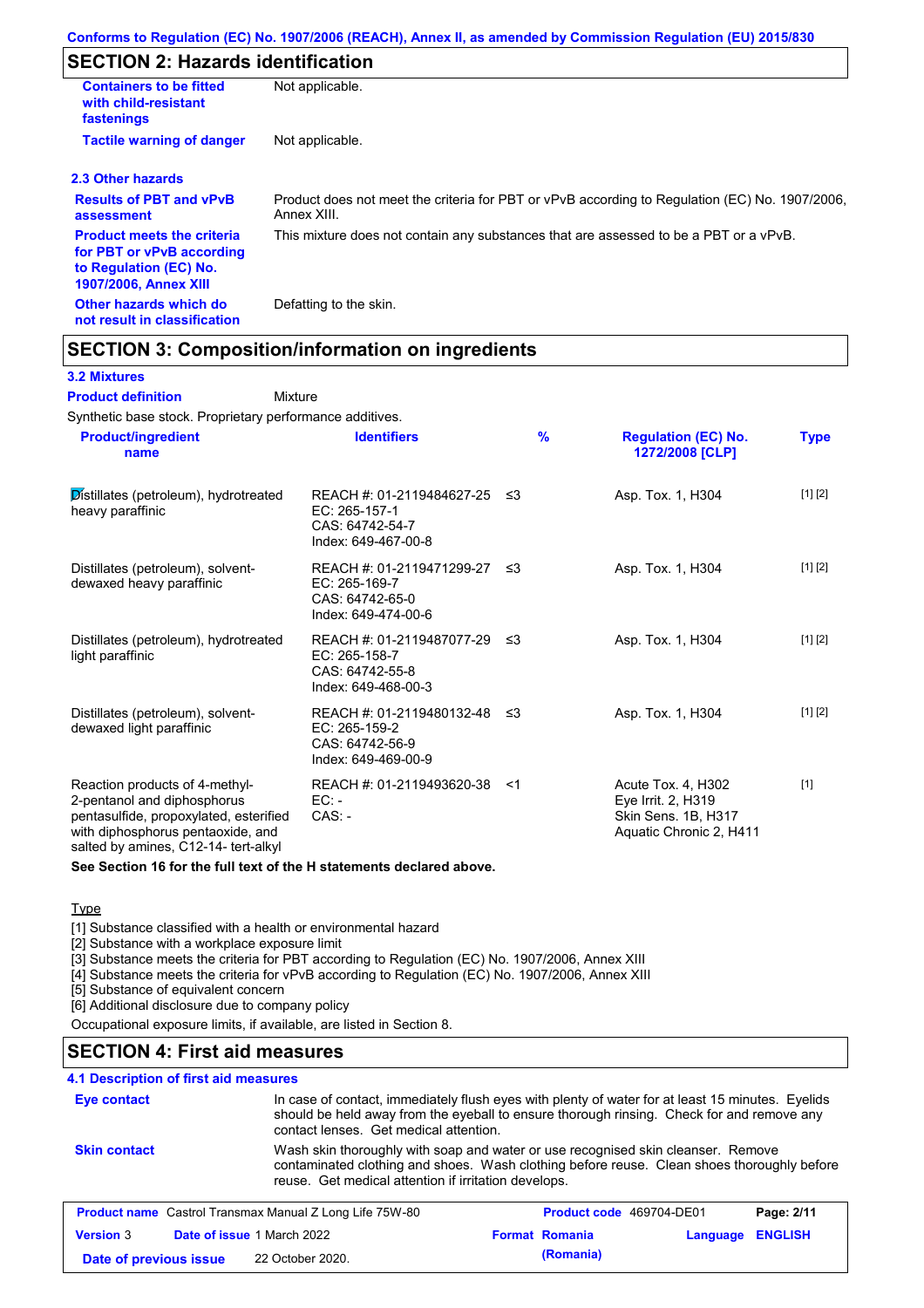## **Conforms to Regulation (EC) No. 1907/2006 (REACH), Annex II, as amended by Commission Regulation (EU) 2015/830**

## **SECTION 4: First aid measures**

| 3LV I IVIN 4. I II SL AIU IIIEASUI ES |                                                                                                                   |  |  |  |
|---------------------------------------|-------------------------------------------------------------------------------------------------------------------|--|--|--|
| <b>Inhalation</b>                     | If inhaled, remove to fresh air. Get medical attention if symptoms occur.                                         |  |  |  |
| <b>Ingestion</b>                      | Do not induce vomiting unless directed to do so by medical personnel. Get medical attention if<br>symptoms occur. |  |  |  |
| <b>Protection of first-aiders</b>     | No action shall be taken involving any personal risk or without suitable training.                                |  |  |  |
|                                       | 4.2 Most important symptoms and effects, both acute and delayed                                                   |  |  |  |
|                                       | See Section 11 for more detailed information on health effects and symptoms.                                      |  |  |  |
| <b>Potential acute health effects</b> |                                                                                                                   |  |  |  |
| <b>Inhalation</b>                     | Vapour inhalation under ambient conditions is not normally a problem due to low vapour<br>pressure.               |  |  |  |
| Ingestion                             | No known significant effects or critical hazards.                                                                 |  |  |  |
| <b>Skin contact</b>                   | Defatting to the skin. May cause skin dryness and irritation.                                                     |  |  |  |
| <b>Eye contact</b>                    | No known significant effects or critical hazards.                                                                 |  |  |  |
|                                       | Delayed and immediate effects as well as chronic effects from short and long-term exposure                        |  |  |  |
| <b>Inhalation</b>                     | Overexposure to the inhalation of airborne droplets or aerosols may cause irritation of the<br>respiratory tract. |  |  |  |
| <b>Ingestion</b>                      | Ingestion of large quantities may cause nausea and diarrhoea.                                                     |  |  |  |
| <b>Skin contact</b>                   | Prolonged or repeated contact can defat the skin and lead to irritation and/or dermatitis.                        |  |  |  |
| Eye contact                           | Potential risk of transient stinging or redness if accidental eye contact occurs.                                 |  |  |  |
|                                       |                                                                                                                   |  |  |  |

### **4.3 Indication of any immediate medical attention and special treatment needed**

| <b>Notes to physician</b>                                 | Treatment should in general be symptomatic and directed to relieving any effects.                                                                                                                                                                                                                                                                                 |  |  |  |
|-----------------------------------------------------------|-------------------------------------------------------------------------------------------------------------------------------------------------------------------------------------------------------------------------------------------------------------------------------------------------------------------------------------------------------------------|--|--|--|
| <b>SECTION 5: Firefighting measures</b>                   |                                                                                                                                                                                                                                                                                                                                                                   |  |  |  |
| 5.1 Extinguishing media                                   |                                                                                                                                                                                                                                                                                                                                                                   |  |  |  |
| <b>Suitable extinguishing</b><br>media                    | In case of fire, use foam, dry chemical or carbon dioxide extinguisher or spray.                                                                                                                                                                                                                                                                                  |  |  |  |
| <b>Unsuitable extinguishing</b><br>media                  | Do not use water jet. The use of a water jet may cause the fire to spread by splashing the<br>burning product.                                                                                                                                                                                                                                                    |  |  |  |
| 5.2 Special hazards arising from the substance or mixture |                                                                                                                                                                                                                                                                                                                                                                   |  |  |  |
| <b>Hazards from the</b><br>substance or mixture           | In a fire or if heated, a pressure increase will occur and the container may burst.                                                                                                                                                                                                                                                                               |  |  |  |
| <b>Hazardous combustion</b>                               | Combustion products may include the following:                                                                                                                                                                                                                                                                                                                    |  |  |  |
| products                                                  | carbon oxides (CO, CO <sub>2</sub> ) (carbon monoxide, carbon dioxide)                                                                                                                                                                                                                                                                                            |  |  |  |
| 5.3 Advice for firefighters                               |                                                                                                                                                                                                                                                                                                                                                                   |  |  |  |
| <b>Special precautions for</b><br>fire-fighters           | No action shall be taken involving any personal risk or without suitable training. Promptly<br>isolate the scene by removing all persons from the vicinity of the incident if there is a fire.                                                                                                                                                                    |  |  |  |
| <b>Special protective</b><br>equipment for fire-fighters  | Fire-fighters should wear appropriate protective equipment and self-contained breathing<br>apparatus (SCBA) with a full face-piece operated in positive pressure mode. Clothing for fire-<br>fighters (including helmets, protective boots and gloves) conforming to European standard EN<br>469 will provide a basic level of protection for chemical incidents. |  |  |  |

## **SECTION 6: Accidental release measures**

|                                         | 6.1 Personal precautions, protective equipment and emergency procedures                                                                                                                                                                                                                                                             |
|-----------------------------------------|-------------------------------------------------------------------------------------------------------------------------------------------------------------------------------------------------------------------------------------------------------------------------------------------------------------------------------------|
| For non-emergency<br>personnel          | No action shall be taken involving any personal risk or without suitable training. Evacuate<br>surrounding areas. Keep unnecessary and unprotected personnel from entering. Do not touch<br>or walk through spilt material. Floors may be slippery; use care to avoid falling. Put on<br>appropriate personal protective equipment. |
| For emergency responders                | If specialised clothing is required to deal with the spillage, take note of any information in<br>Section 8 on suitable and unsuitable materials. See also the information in "For non-<br>emergency personnel".                                                                                                                    |
| <b>6.2 Environmental</b><br>precautions | Avoid dispersal of spilt material and runoff and contact with soil, waterways, drains and sewers.<br>Inform the relevant authorities if the product has caused environmental pollution (sewers,<br>waterways, soil or air).                                                                                                         |

#### **6.3 Methods and material for containment and cleaning up**

|                        | <b>Product name</b> Castrol Transmax Manual Z Long Life 75W-80 | <b>Product code</b> 469704-DE01 |                         | Page: 3/11 |
|------------------------|----------------------------------------------------------------|---------------------------------|-------------------------|------------|
| <b>Version 3</b>       | <b>Date of issue 1 March 2022</b>                              | <b>Format Romania</b>           | <b>Language ENGLISH</b> |            |
| Date of previous issue | 22 October 2020.                                               | (Romania)                       |                         |            |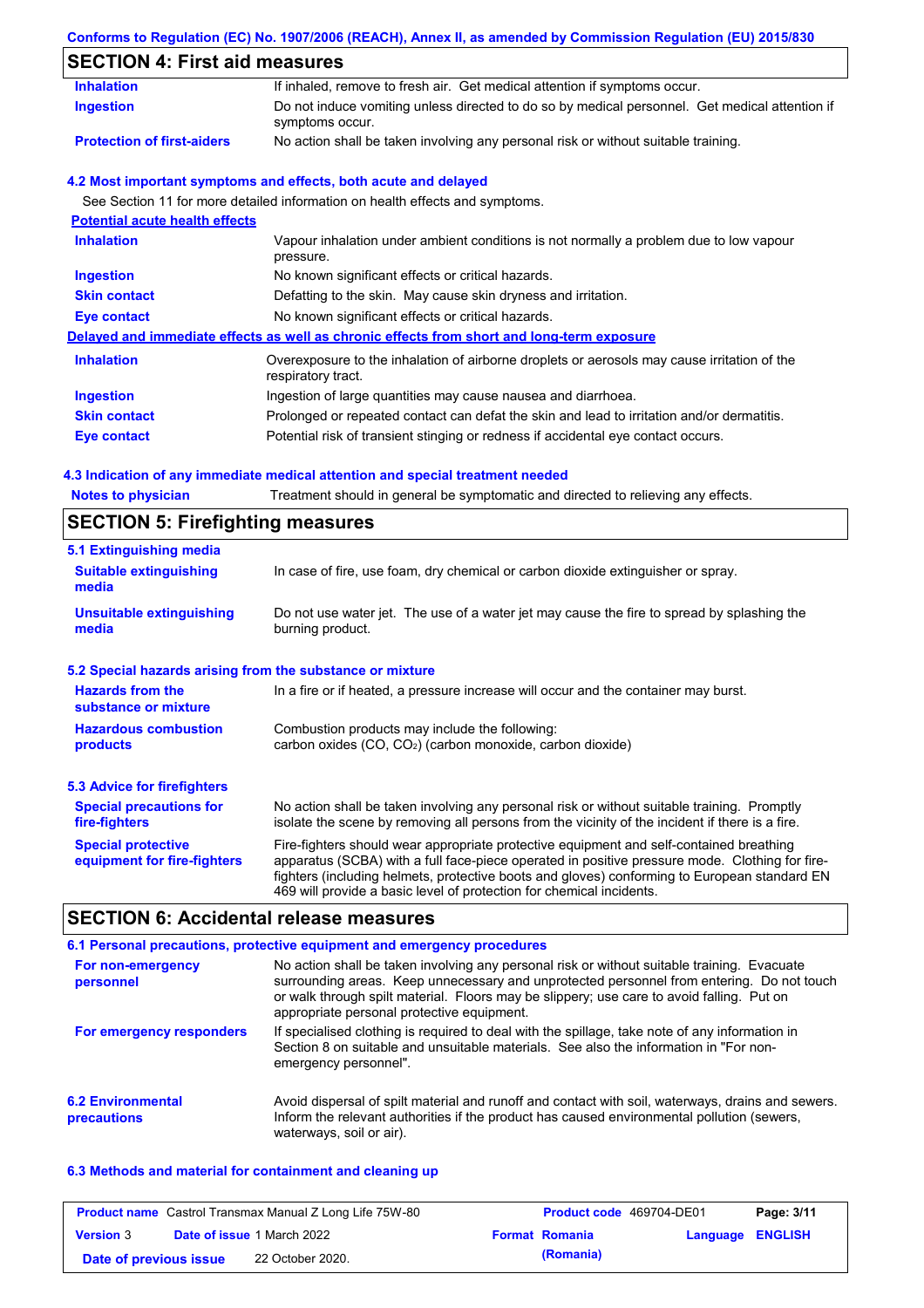# **SECTION 6: Accidental release measures**

| <b>Small spill</b>                        | Stop leak if without risk. Move containers from spill area. Absorb with an inert material and<br>place in an appropriate waste disposal container. Dispose of via a licensed waste disposal<br>contractor.                                                                                                                                                                                     |
|-------------------------------------------|------------------------------------------------------------------------------------------------------------------------------------------------------------------------------------------------------------------------------------------------------------------------------------------------------------------------------------------------------------------------------------------------|
| Large spill                               | Stop leak if without risk. Move containers from spill area. Prevent entry into sewers, water<br>courses, basements or confined areas. Contain and collect spillage with non-combustible,<br>absorbent material e.g. sand, earth, vermiculite or diatomaceous earth and place in container<br>for disposal according to local regulations. Dispose of via a licensed waste disposal contractor. |
| 6.4 Reference to other<br><b>sections</b> | See Section 1 for emergency contact information.<br>See Section 5 for firefighting measures.<br>See Section 8 for information on appropriate personal protective equipment.<br>See Section 12 for environmental precautions.<br>See Section 13 for additional waste treatment information.                                                                                                     |

# **SECTION 7: Handling and storage**

| 7.1 Precautions for safe handling                                             |                                                                                                                                                                                                                                                                                                                                                                                                                                                                                          |  |  |  |
|-------------------------------------------------------------------------------|------------------------------------------------------------------------------------------------------------------------------------------------------------------------------------------------------------------------------------------------------------------------------------------------------------------------------------------------------------------------------------------------------------------------------------------------------------------------------------------|--|--|--|
| <b>Protective measures</b>                                                    | Put on appropriate personal protective equipment.                                                                                                                                                                                                                                                                                                                                                                                                                                        |  |  |  |
| <b>Advice on general</b><br>occupational hygiene                              | Eating, drinking and smoking should be prohibited in areas where this material is handled,<br>stored and processed. Wash thoroughly after handling. Remove contaminated clothing and<br>protective equipment before entering eating areas. See also Section 8 for additional<br>information on hygiene measures.                                                                                                                                                                         |  |  |  |
| <b>7.2 Conditions for safe</b><br>storage, including any<br>incompatibilities | Store in accordance with local requlations. Store in a dry, cool and well-ventilated area, away<br>from incompatible materials (see Section 10). Keep away from heat and direct sunlight. Keep<br>container tightly closed and sealed until ready for use. Containers that have been opened must<br>be carefully resealed and kept upright to prevent leakage. Store and use only in equipment/<br>containers designed for use with this product. Do not store in unlabelled containers. |  |  |  |
| Not suitable                                                                  | Prolonged exposure to elevated temperature                                                                                                                                                                                                                                                                                                                                                                                                                                               |  |  |  |
| 7.3 Specific end use(s)                                                       |                                                                                                                                                                                                                                                                                                                                                                                                                                                                                          |  |  |  |
| <b>Recommendations</b>                                                        | See section 1.2 and Exposure scenarios in annex, if applicable.                                                                                                                                                                                                                                                                                                                                                                                                                          |  |  |  |

### **SECTION 8: Exposure controls/personal protection**

#### **8.1 Control parameters**

| <b>Occupational exposure limits</b>                          |                                                                                                                                                                                                                                                                                              |  |  |
|--------------------------------------------------------------|----------------------------------------------------------------------------------------------------------------------------------------------------------------------------------------------------------------------------------------------------------------------------------------------|--|--|
| <b>Product/ingredient name</b>                               | <b>Exposure limit values</b>                                                                                                                                                                                                                                                                 |  |  |
| Distillates (petroleum), hydrotreated heavy paraffinic       | HG 1218/2006 with subsequent modifications and additions<br>(Romania).<br>VLA: 5 mg/m <sup>3</sup> 8 hours. Issued/Revised: 10/2006<br>Short term: 10 mg/m <sup>3</sup> 15 minutes. Issued/Revised: 10/2006                                                                                  |  |  |
| Distillates (petroleum), solvent-dewaxed heavy<br>paraffinic | HG 1218/2006 with subsequent modifications and additions<br>(Romania).<br>VLA: 5 mg/m <sup>3</sup> 8 hours. Issued/Revised: 10/2006<br>Short term: 10 mg/m <sup>3</sup> 15 minutes. Issued/Revised: 10/2006                                                                                  |  |  |
| Distillates (petroleum), hydrotreated light paraffinic       | HG 1218/2006 with subsequent modifications and additions<br>(Romania).<br>VLA: 5 mg/m <sup>3</sup> 8 hours. Issued/Revised: 10/2006<br>Short term: 10 mg/m <sup>3</sup> 15 minutes. Issued/Revised: 10/2006                                                                                  |  |  |
| Distillates (petroleum), solvent-dewaxed light<br>paraffinic | HG 1218/2006 with subsequent modifications and additions<br>(Romania).<br>VLA: 5 mg/m <sup>3</sup> 8 hours. Issued/Revised: 10/2006<br>Short term: 10 mg/m <sup>3</sup> 15 minutes. Issued/Revised: 10/2006                                                                                  |  |  |
| guidance only.                                               | Whilst specific OELs for certain components may be shown in this section, other components may be present in any mist,<br>vapour or dust produced. Therefore, the specific OELs may not be applicable to the product as a whole and are provided for                                         |  |  |
| <b>Recommended monitoring</b><br>procedures                  | If this product contains ingredients with exposure limits, personal, workplace atmosphere or<br>biological monitoring may be required to determine the effectiveness of the ventilation or other<br>control measures and/or the necessity to use respiratory protective equipment. Reference |  |  |

should be made to monitoring standards, such as the following: European Standard EN 689 (Workplace atmospheres - Guidance for the assessment of exposure by inhalation to chemical agents for comparison with limit values and measurement strategy) European Standard EN 14042 (Workplace atmospheres - Guide for the application and use of procedures for the assessment of exposure to chemical and biological agents) European Standard EN 482

|                        | <b>Product name</b> Castrol Transmax Manual Z Long Life 75W-80 | <b>Product code</b> 469704-DE01 |                  | Page: 4/11 |
|------------------------|----------------------------------------------------------------|---------------------------------|------------------|------------|
| <b>Version 3</b>       | <b>Date of issue 1 March 2022</b>                              | <b>Format Romania</b>           | Language ENGLISH |            |
| Date of previous issue | 22 October 2020.                                               | (Romania)                       |                  |            |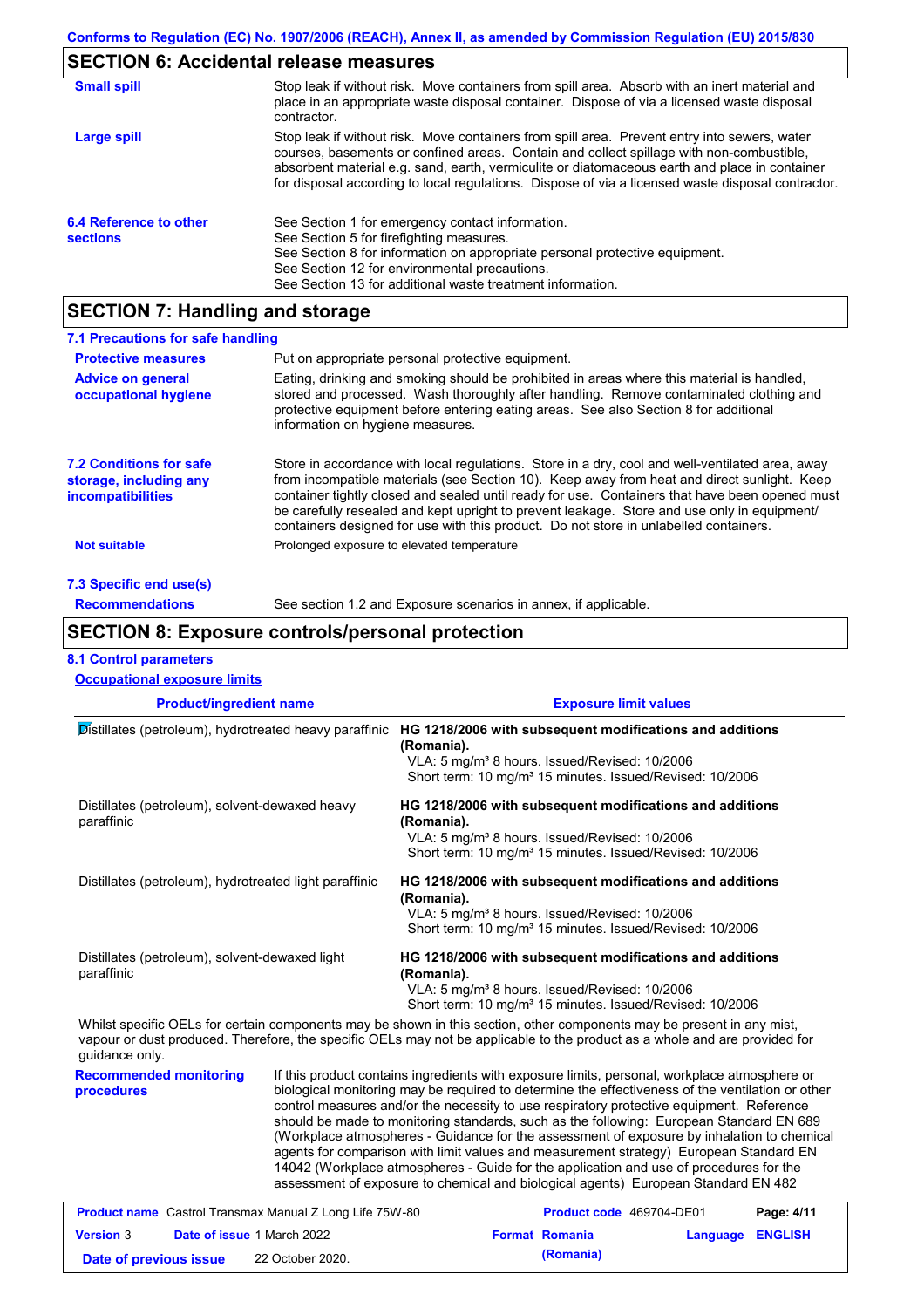## **SECTION 8: Exposure controls/personal protection**

(Workplace atmospheres - General requirements for the performance of procedures for the measurement of chemical agents) Reference to national guidance documents for methods for the determination of hazardous substances will also be required.

## **Derived No Effect Level**

No DNELs/DMELs available.

#### **Predicted No Effect Concentration**

No PNECs available

| <b>8.2 Exposure controls</b><br><b>Appropriate engineering</b> | Provide exhaust ventilation or other engineering controls to keep the relevant airborne                                                                                                                                                                                                                                                                                                                                                                                                                                                                                                                                                                                                                                                                                                                                                                                                                      |                          |                            |  |  |  |  |
|----------------------------------------------------------------|--------------------------------------------------------------------------------------------------------------------------------------------------------------------------------------------------------------------------------------------------------------------------------------------------------------------------------------------------------------------------------------------------------------------------------------------------------------------------------------------------------------------------------------------------------------------------------------------------------------------------------------------------------------------------------------------------------------------------------------------------------------------------------------------------------------------------------------------------------------------------------------------------------------|--------------------------|----------------------------|--|--|--|--|
| <b>controls</b>                                                | concentrations below their respective occupational exposure limits.<br>All activities involving chemicals should be assessed for their risks to health, to ensure<br>exposures are adequately controlled. Personal protective equipment should only be considered<br>after other forms of control measures (e.g. engineering controls) have been suitably evaluated.<br>Personal protective equipment should conform to appropriate standards, be suitable for use, be<br>kept in good condition and properly maintained.<br>Your supplier of personal protective equipment should be consulted for advice on selection and<br>appropriate standards. For further information contact your national organisation for standards.<br>The final choice of protective equipment will depend upon a risk assessment. It is important to<br>ensure that all items of personal protective equipment are compatible. |                          |                            |  |  |  |  |
| <b>Individual protection measures</b>                          |                                                                                                                                                                                                                                                                                                                                                                                                                                                                                                                                                                                                                                                                                                                                                                                                                                                                                                              |                          |                            |  |  |  |  |
| <b>Hygiene measures</b>                                        | Wash hands, forearms and face thoroughly after handling chemical products, before eating,<br>smoking and using the lavatory and at the end of the working period. Ensure that eyewash<br>stations and safety showers are close to the workstation location.                                                                                                                                                                                                                                                                                                                                                                                                                                                                                                                                                                                                                                                  |                          |                            |  |  |  |  |
| <b>Respiratory protection</b>                                  | In case of insufficient ventilation, wear suitable respiratory equipment.<br>The correct choice of respiratory protection depends upon the chemicals being handled, the<br>conditions of work and use, and the condition of the respiratory equipment. Safety procedures<br>should be developed for each intended application. Respiratory protection equipment should<br>therefore be chosen in consultation with the supplier/manufacturer and with a full assessment<br>of the working conditions.                                                                                                                                                                                                                                                                                                                                                                                                        |                          |                            |  |  |  |  |
| <b>Eye/face protection</b>                                     | Safety glasses with side shields.                                                                                                                                                                                                                                                                                                                                                                                                                                                                                                                                                                                                                                                                                                                                                                                                                                                                            |                          |                            |  |  |  |  |
| <b>Skin protection</b>                                         |                                                                                                                                                                                                                                                                                                                                                                                                                                                                                                                                                                                                                                                                                                                                                                                                                                                                                                              |                          |                            |  |  |  |  |
| <b>Hand protection</b>                                         | <b>General Information:</b>                                                                                                                                                                                                                                                                                                                                                                                                                                                                                                                                                                                                                                                                                                                                                                                                                                                                                  |                          |                            |  |  |  |  |
|                                                                | Because specific work environments and material handling practices vary, safety procedures<br>should be developed for each intended application. The correct choice of protective gloves<br>depends upon the chemicals being handled, and the conditions of work and use. Most gloves<br>provide protection for only a limited time before they must be discarded and replaced (even the<br>best chemically resistant gloves will break down after repeated chemical exposures).                                                                                                                                                                                                                                                                                                                                                                                                                             |                          |                            |  |  |  |  |
|                                                                | Gloves should be chosen in consultation with the supplier / manufacturer and taking account of<br>a full assessment of the working conditions.                                                                                                                                                                                                                                                                                                                                                                                                                                                                                                                                                                                                                                                                                                                                                               |                          |                            |  |  |  |  |
|                                                                | Recommended: Nitrile gloves.<br><b>Breakthrough time:</b>                                                                                                                                                                                                                                                                                                                                                                                                                                                                                                                                                                                                                                                                                                                                                                                                                                                    |                          |                            |  |  |  |  |
|                                                                | Breakthrough time data are generated by glove manufacturers under laboratory test conditions<br>and represent how long a glove can be expected to provide effective permeation resistance. It<br>is important when following breakthrough time recommendations that actual workplace<br>conditions are taken into account. Always consult with your glove supplier for up-to-date<br>technical information on breakthrough times for the recommended glove type.<br>Our recommendations on the selection of gloves are as follows:                                                                                                                                                                                                                                                                                                                                                                           |                          |                            |  |  |  |  |
|                                                                | Continuous contact:                                                                                                                                                                                                                                                                                                                                                                                                                                                                                                                                                                                                                                                                                                                                                                                                                                                                                          |                          |                            |  |  |  |  |
|                                                                | Gloves with a minimum breakthrough time of 240 minutes, or >480 minutes if suitable gloves<br>can be obtained.<br>If suitable gloves are not available to offer that level of protection, gloves with shorter<br>breakthrough times may be acceptable as long as appropriate glove maintenance and<br>replacement regimes are determined and adhered to.                                                                                                                                                                                                                                                                                                                                                                                                                                                                                                                                                     |                          |                            |  |  |  |  |
|                                                                | Short-term / splash protection:                                                                                                                                                                                                                                                                                                                                                                                                                                                                                                                                                                                                                                                                                                                                                                                                                                                                              |                          |                            |  |  |  |  |
|                                                                | Recommended breakthrough times as above.<br>It is recognised that for short-term, transient exposures, gloves with shorter breakthrough times<br>may commonly be used. Therefore, appropriate maintenance and replacement regimes must<br>be determined and rigorously followed.                                                                                                                                                                                                                                                                                                                                                                                                                                                                                                                                                                                                                             |                          |                            |  |  |  |  |
| <b>Product name</b> Castrol Transmax Manual Z Long Life 75W-80 |                                                                                                                                                                                                                                                                                                                                                                                                                                                                                                                                                                                                                                                                                                                                                                                                                                                                                                              | Product code 469704-DE01 | Page: 5/11                 |  |  |  |  |
| <b>Version 3</b>                                               | Date of issue 1 March 2022                                                                                                                                                                                                                                                                                                                                                                                                                                                                                                                                                                                                                                                                                                                                                                                                                                                                                   | <b>Format Romania</b>    | <b>ENGLISH</b><br>Language |  |  |  |  |

**Date of previous issue (Romania)** 22 October 2020.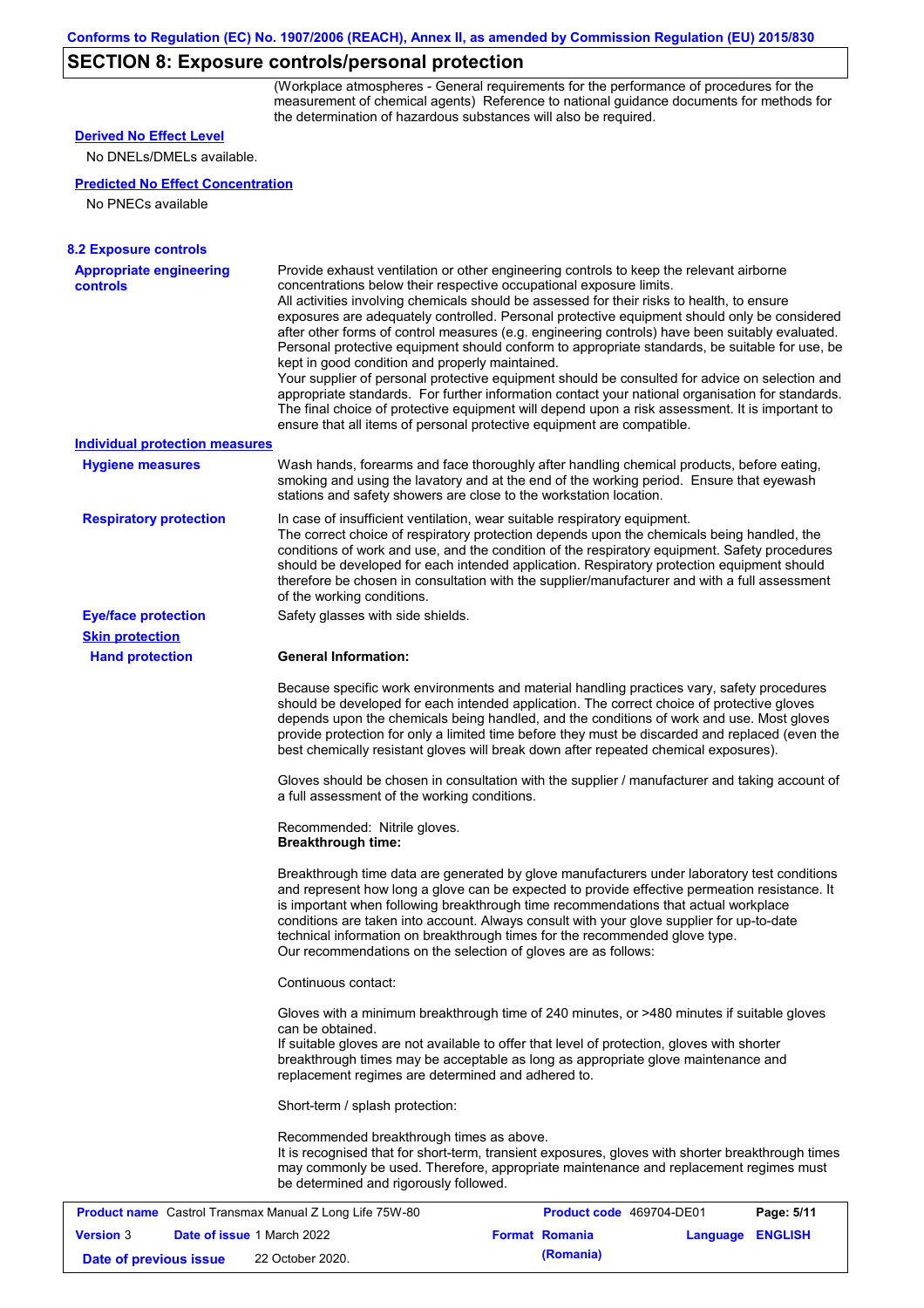## **SECTION 8: Exposure controls/personal protection**

#### **Glove Thickness:**

For general applications, we recommend gloves with a thickness typically greater than 0.35 mm.

|                                           | It should be emphasised that glove thickness is not necessarily a good predictor of glove<br>resistance to a specific chemical, as the permeation efficiency of the glove will be dependent<br>on the exact composition of the glove material. Therefore, glove selection should also be based<br>on consideration of the task requirements and knowledge of breakthrough times.<br>Glove thickness may also vary depending on the glove manufacturer, the glove type and the<br>glove model. Therefore, the manufacturers' technical data should always be taken into account<br>to ensure selection of the most appropriate glove for the task.                                     |
|-------------------------------------------|---------------------------------------------------------------------------------------------------------------------------------------------------------------------------------------------------------------------------------------------------------------------------------------------------------------------------------------------------------------------------------------------------------------------------------------------------------------------------------------------------------------------------------------------------------------------------------------------------------------------------------------------------------------------------------------|
|                                           | Note: Depending on the activity being conducted, gloves of varying thickness may be required<br>for specific tasks. For example:                                                                                                                                                                                                                                                                                                                                                                                                                                                                                                                                                      |
|                                           | • Thinner gloves (down to 0.1 mm or less) may be required where a high degree of manual<br>dexterity is needed. However, these gloves are only likely to give short duration protection and<br>would normally be just for single use applications, then disposed of.                                                                                                                                                                                                                                                                                                                                                                                                                  |
|                                           | • Thicker gloves (up to 3 mm or more) may be required where there is a mechanical (as well<br>as a chemical) risk i.e. where there is abrasion or puncture potential.                                                                                                                                                                                                                                                                                                                                                                                                                                                                                                                 |
| <b>Skin and body</b>                      | Use of protective clothing is good industrial practice.<br>Personal protective equipment for the body should be selected based on the task being<br>performed and the risks involved and should be approved by a specialist before handling this<br>product.<br>Cotton or polyester/cotton overalls will only provide protection against light superficial<br>contamination that will not soak through to the skin. Overalls should be laundered on a regular<br>basis. When the risk of skin exposure is high (e.g. when cleaning up spillages or if there is a<br>risk of splashing) then chemical resistant aprons and/or impervious chemical suits and boots<br>will be required. |
| <b>Refer to standards:</b>                | Respiratory protection: EN 529<br>Gloves: EN 420, EN 374<br>Eye protection: EN 166<br>Filtering half-mask: EN 149<br>Filtering half-mask with valve: EN 405<br>Half-mask: EN 140 plus filter<br>Full-face mask: EN 136 plus filter<br>Particulate filters: EN 143<br>Gas/combined filters: EN 14387                                                                                                                                                                                                                                                                                                                                                                                   |
| <b>Environmental exposure</b><br>controls | Emissions from ventilation or work process equipment should be checked to ensure they<br>comply with the requirements of environmental protection legislation. In some cases, fume<br>scrubbers, filters or engineering modifications to the process equipment will be necessary to<br>reduce emissions to acceptable levels.                                                                                                                                                                                                                                                                                                                                                         |

### **SECTION 9: Physical and chemical properties**

The conditions of measurement of all properties are at standard temperature and pressure unless otherwise indicated.

#### **9.1 Information on basic physical and chemical properties**

| <b>Appearance</b>                                              |                                       |                          |          |                |
|----------------------------------------------------------------|---------------------------------------|--------------------------|----------|----------------|
| <b>Physical state</b>                                          | Liquid.                               |                          |          |                |
| <b>Colour</b>                                                  | Blue.                                 |                          |          |                |
| <b>Odour</b>                                                   | Not available.                        |                          |          |                |
| <b>Odour threshold</b>                                         | Not available.                        |                          |          |                |
| pH                                                             | Not applicable.                       |                          |          |                |
| <b>Melting point/freezing point</b>                            | Not available.                        |                          |          |                |
| Initial boiling point and boiling<br>range                     | Not available.                        |                          |          |                |
| <b>Pour point</b>                                              | $-57 °C$                              |                          |          |                |
| <b>Flash point</b>                                             | Open cup: >180°C (>356°F) [Cleveland] |                          |          |                |
| <b>Evaporation rate</b>                                        | Not available.                        |                          |          |                |
| <b>Flammability (solid, gas)</b>                               | Not available.                        |                          |          |                |
| <b>Upper/lower flammability or</b><br>explosive limits         | Not available.                        |                          |          |                |
| <b>Product name</b> Castrol Transmax Manual Z Long Life 75W-80 |                                       | Product code 469704-DE01 |          | Page: 6/11     |
| Date of issue 1 March 2022<br><b>Version 3</b>                 |                                       | <b>Format Romania</b>    | Language | <b>ENGLISH</b> |

**Date of previous issue (Romania)** 22 October 2020.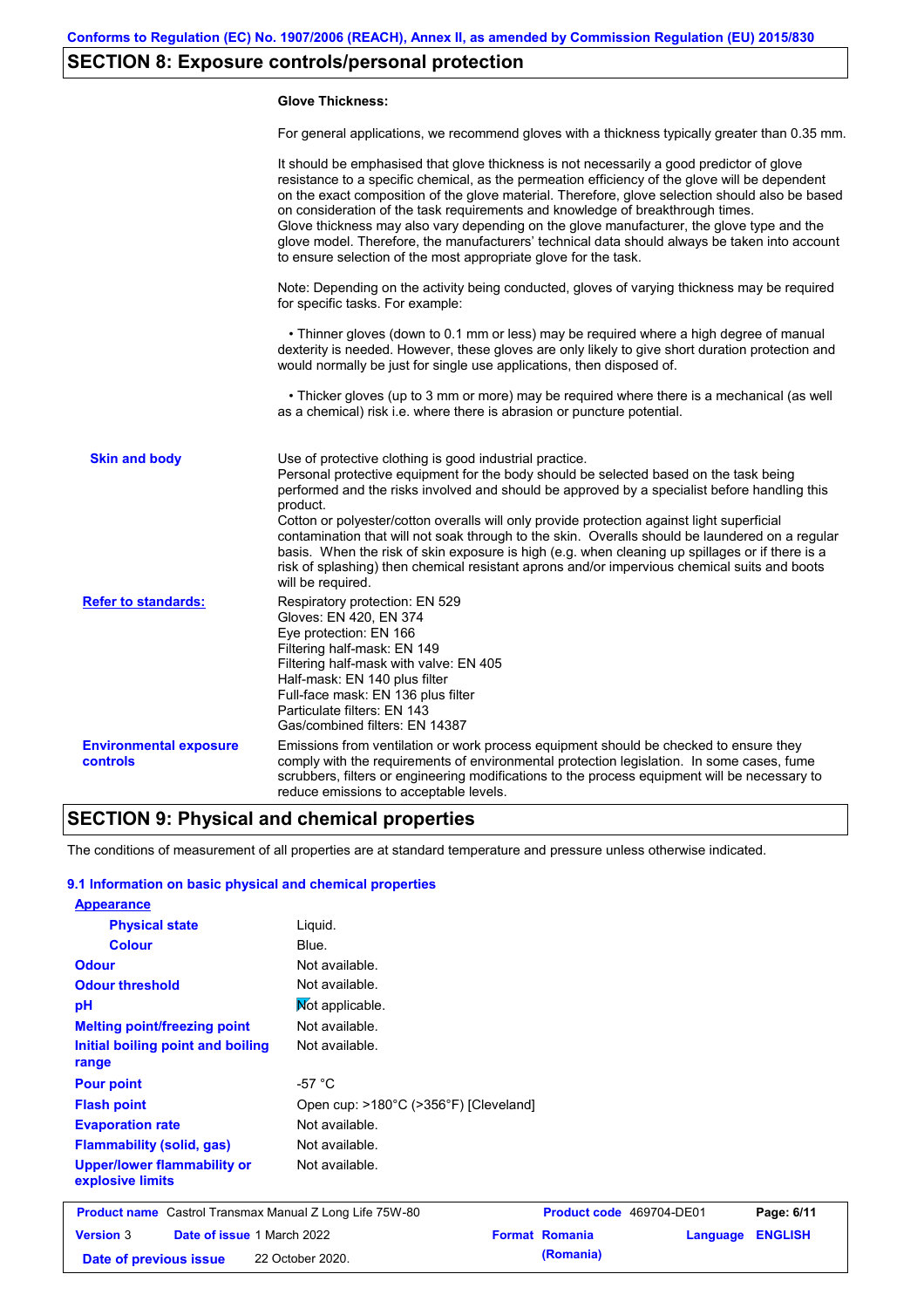# **SECTION 9: Physical and chemical properties**

| <b>Vapour pressure</b>                            | Not available.                                                                                                                                                          |        |                 |                         |          |                            |                         |
|---------------------------------------------------|-------------------------------------------------------------------------------------------------------------------------------------------------------------------------|--------|-----------------|-------------------------|----------|----------------------------|-------------------------|
|                                                   |                                                                                                                                                                         |        |                 | Vapour Pressure at 20°C |          |                            | Vapour pressure at 50°C |
|                                                   | Ingredient name mm Hg                                                                                                                                                   |        | kPa             | <b>Method</b>           | mm<br>Hg | kPa                        | <b>Method</b>           |
|                                                   | Dec-1-ene,<br>homopolymer,<br>hydrogenated                                                                                                                              | 0      | $\overline{0}$  | ASTM E<br>1194-87       |          |                            |                         |
|                                                   | Distillates (petroleum),<br>hydrotreated heavy<br>paraffinic                                                                                                            | < 0.08 | < 0.011         | <b>ASTM D 5191</b>      |          |                            |                         |
|                                                   | Distillates (petroleum),<br>solvent-dewaxed<br>heavy paraffinic                                                                                                         | < 0.08 | < 0.011         | <b>ASTM D 5191</b>      |          |                            |                         |
|                                                   | Distillates (petroleum),<br>hydrotreated light<br>paraffinic                                                                                                            | < 0.08 | < 0.011         | <b>ASTM D 5191</b>      |          |                            |                         |
|                                                   | Distillates (petroleum),<br>solvent-dewaxed light<br>paraffinic                                                                                                         | < 0.08 | < 0.011         | <b>ASTM D 5191</b>      |          |                            |                         |
| <b>Vapour density</b>                             | Not available.                                                                                                                                                          |        |                 |                         |          |                            |                         |
| <b>Relative density</b>                           | Not available.                                                                                                                                                          |        |                 |                         |          |                            |                         |
| <b>Density</b>                                    | <1000 kg/m <sup>3</sup> (<1 g/cm <sup>3</sup> ) at 15 <sup>°</sup> C                                                                                                    |        |                 |                         |          |                            |                         |
| <b>Solubility(ies)</b>                            | insoluble in water.                                                                                                                                                     |        |                 |                         |          |                            |                         |
| <b>Partition coefficient: n-octanol/</b><br>water | Mot applicable.                                                                                                                                                         |        |                 |                         |          |                            |                         |
| <b>Auto-ignition temperature</b>                  | <b>Ingredient name</b>                                                                                                                                                  |        | $\rm ^{\circ}C$ | °F                      |          | <b>Method</b>              |                         |
|                                                   | Dec-1-ene, homopolymer,<br>hydrogenated                                                                                                                                 |        | 343 to 369      |                         |          | 649.4 to 696.2 ASTM D 2159 |                         |
| <b>Decomposition temperature</b>                  | Not available.                                                                                                                                                          |        |                 |                         |          |                            |                         |
| <b>Viscosity</b>                                  | Kinematic: 53.9 mm <sup>2</sup> /s (53.9 cSt) at $40^{\circ}$ C<br>Kinematic: $9 \text{ mm}^2\text{/s}$ (9 cSt) at 100 $^{\circ}$ C                                     |        |                 |                         |          |                            |                         |
| <b>Explosive properties</b>                       | Not available.                                                                                                                                                          |        |                 |                         |          |                            |                         |
| <b>Oxidising properties</b>                       | Not available.                                                                                                                                                          |        |                 |                         |          |                            |                         |
| <b>Particle characteristics</b>                   |                                                                                                                                                                         |        |                 |                         |          |                            |                         |
| <b>Median particle size</b>                       | Mot applicable.                                                                                                                                                         |        |                 |                         |          |                            |                         |
| 9.2 Other information                             |                                                                                                                                                                         |        |                 |                         |          |                            |                         |
| No additional information.                        |                                                                                                                                                                         |        |                 |                         |          |                            |                         |
| <b>SECTION 10: Stability and reactivity</b>       |                                                                                                                                                                         |        |                 |                         |          |                            |                         |
| <b>10.1 Reactivity</b>                            | No specific test data available for this product. Refer to Conditions to avoid and Incompatible<br>materials for additional information.                                |        |                 |                         |          |                            |                         |
|                                                   |                                                                                                                                                                         |        |                 |                         |          |                            |                         |
| <b>10.2 Chemical stability</b>                    | The product is stable.                                                                                                                                                  |        |                 |                         |          |                            |                         |
| <b>10.3 Possibility of</b><br>hazardous reactions | Under normal conditions of storage and use, hazardous reactions will not occur.<br>Under normal conditions of storage and use, hazardous polymerisation will not occur. |        |                 |                         |          |                            |                         |
| <b>10.4 Conditions to avoid</b>                   | Avoid all possible sources of ignition (spark or flame).                                                                                                                |        |                 |                         |          |                            |                         |
| 10.5 Incompatible materials                       | Reactive or incompatible with the following materials: oxidising materials.                                                                                             |        |                 |                         |          |                            |                         |

**10.6 Hazardous decomposition products** Under normal conditions of storage and use, hazardous decomposition products should not be produced.

|                        | <b>Product name</b> Castrol Transmax Manual Z Long Life 75W-80 | <b>Product code</b> 469704-DE01 |                  | Page: 7/11 |
|------------------------|----------------------------------------------------------------|---------------------------------|------------------|------------|
| <b>Version 3</b>       | <b>Date of issue 1 March 2022</b>                              | <b>Format Romania</b>           | Language ENGLISH |            |
| Date of previous issue | 22 October 2020.                                               | (Romania)                       |                  |            |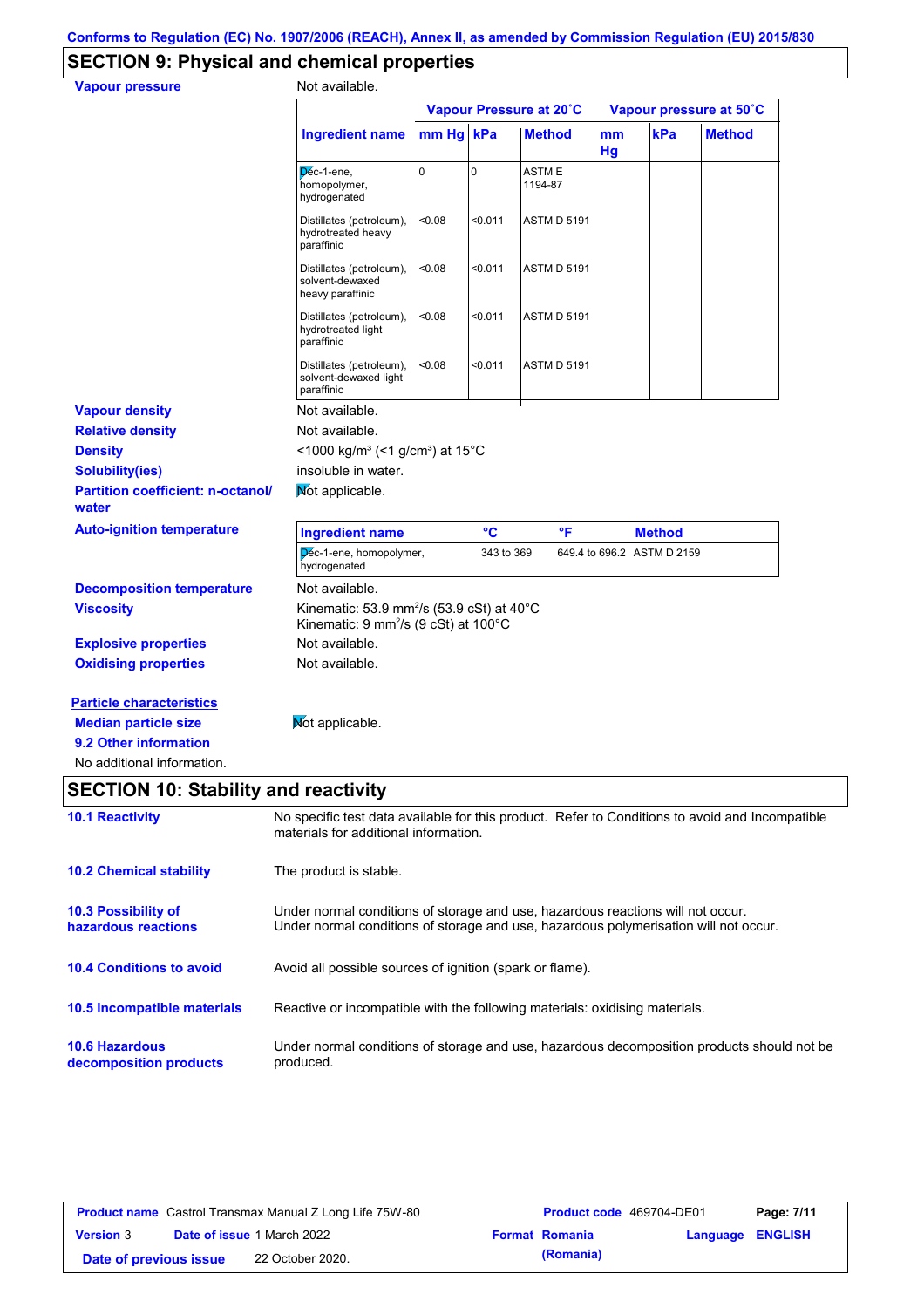### **SECTION 11: Toxicological information**

#### **11.1 Information on toxicological effects**

**Acute toxicity estimates**

| <b>Product/ingredient name</b>                                                                                                      |                                                                                                                   | Oral (mg/<br>kg)                                                                                                            | <b>Dermal</b><br>(mg/kg) | <b>Inhalation</b><br>(gases)<br>(ppm) | <b>Inhalation</b><br>(vapours)<br>(mg/l) | <b>Inhalation</b><br>(dusts<br>and mists)<br>(mg/l) |
|-------------------------------------------------------------------------------------------------------------------------------------|-------------------------------------------------------------------------------------------------------------------|-----------------------------------------------------------------------------------------------------------------------------|--------------------------|---------------------------------------|------------------------------------------|-----------------------------------------------------|
| Amines, C12-14-alkyl, reaction products with<br>hexanol, phosphorus oxide (P2O5), phosphorus<br>sulphide (P2S5) and propylene oxide |                                                                                                                   | 500                                                                                                                         | N/A                      | N/A                                   | N/A                                      | N/A                                                 |
| <b>Information on likely</b><br>routes of exposure                                                                                  | Routes of entry anticipated: Dermal, Inhalation.                                                                  |                                                                                                                             |                          |                                       |                                          |                                                     |
| <b>Potential acute health effects</b>                                                                                               |                                                                                                                   |                                                                                                                             |                          |                                       |                                          |                                                     |
| <b>Inhalation</b>                                                                                                                   | Vapour inhalation under ambient conditions is not normally a problem due to low vapour<br>pressure.               |                                                                                                                             |                          |                                       |                                          |                                                     |
| <b>Ingestion</b>                                                                                                                    | No known significant effects or critical hazards.                                                                 |                                                                                                                             |                          |                                       |                                          |                                                     |
| <b>Skin contact</b>                                                                                                                 | Defatting to the skin. May cause skin dryness and irritation.                                                     |                                                                                                                             |                          |                                       |                                          |                                                     |
| <b>Eye contact</b>                                                                                                                  | No known significant effects or critical hazards.                                                                 |                                                                                                                             |                          |                                       |                                          |                                                     |
| Symptoms related to the physical, chemical and toxicological characteristics                                                        |                                                                                                                   |                                                                                                                             |                          |                                       |                                          |                                                     |
| <b>Inhalation</b>                                                                                                                   |                                                                                                                   | May be harmful by inhalation if exposure to vapour, mists or fumes resulting from thermal<br>decomposition products occurs. |                          |                                       |                                          |                                                     |
| <b>Ingestion</b>                                                                                                                    | No specific data.                                                                                                 |                                                                                                                             |                          |                                       |                                          |                                                     |
| <b>Skin contact</b>                                                                                                                 | Adverse symptoms may include the following:<br>irritation<br>dryness<br>cracking                                  |                                                                                                                             |                          |                                       |                                          |                                                     |
| <b>Eye contact</b>                                                                                                                  | No specific data.                                                                                                 |                                                                                                                             |                          |                                       |                                          |                                                     |
| Delayed and immediate effects as well as chronic effects from short and long-term exposure                                          |                                                                                                                   |                                                                                                                             |                          |                                       |                                          |                                                     |
| <b>Inhalation</b>                                                                                                                   | Overexposure to the inhalation of airborne droplets or aerosols may cause irritation of the<br>respiratory tract. |                                                                                                                             |                          |                                       |                                          |                                                     |
| <b>Ingestion</b>                                                                                                                    |                                                                                                                   | Ingestion of large quantities may cause nausea and diarrhoea.                                                               |                          |                                       |                                          |                                                     |
| <b>Skin contact</b>                                                                                                                 |                                                                                                                   | Prolonged or repeated contact can defat the skin and lead to irritation and/or dermatitis.                                  |                          |                                       |                                          |                                                     |
| <b>Eye contact</b>                                                                                                                  | Potential risk of transient stinging or redness if accidental eye contact occurs.                                 |                                                                                                                             |                          |                                       |                                          |                                                     |
| <b>Potential chronic health effects</b>                                                                                             |                                                                                                                   |                                                                                                                             |                          |                                       |                                          |                                                     |
| <b>General</b>                                                                                                                      | No known significant effects or critical hazards.                                                                 |                                                                                                                             |                          |                                       |                                          |                                                     |
| <b>Carcinogenicity</b>                                                                                                              | No known significant effects or critical hazards.                                                                 |                                                                                                                             |                          |                                       |                                          |                                                     |
| <b>Mutagenicity</b>                                                                                                                 | No known significant effects or critical hazards.                                                                 |                                                                                                                             |                          |                                       |                                          |                                                     |
| <b>Developmental effects</b>                                                                                                        | No known significant effects or critical hazards.                                                                 |                                                                                                                             |                          |                                       |                                          |                                                     |
| <b>Fertility effects</b>                                                                                                            | No known significant effects or critical hazards.                                                                 |                                                                                                                             |                          |                                       |                                          |                                                     |

## **SECTION 12: Ecological information**

**12.1 Toxicity**

**Environmental hazards** Not classified as dangerous

#### **12.2 Persistence and degradability**

Not expected to be rapidly degradable.

#### **12.3 Bioaccumulative potential**

This product is not expected to bioaccumulate through food chains in the environment.

| <b>12.4 Mobility in soil</b>                            |                                                                      |
|---------------------------------------------------------|----------------------------------------------------------------------|
| <b>Soil/water partition</b><br><b>coefficient (Koc)</b> | Not available.                                                       |
| <b>Mobility</b>                                         | Spillages may penetrate the soil causing ground water contamination. |

#### **12.5 Results of PBT and vPvB assessment**

Product does not meet the criteria for PBT or vPvB according to Regulation (EC) No. 1907/2006, Annex XIII.

#### **12.6 Other adverse effects Product name** Castrol Transmax Manual Z Long Life 75W-80 **Product code** 469704-DE01 **Page: 8/11 Version** 3 **Date of issue** 1 March 2022 **Format Romania Language ENGLISH Date of previous issue (Romania)** 22 October 2020.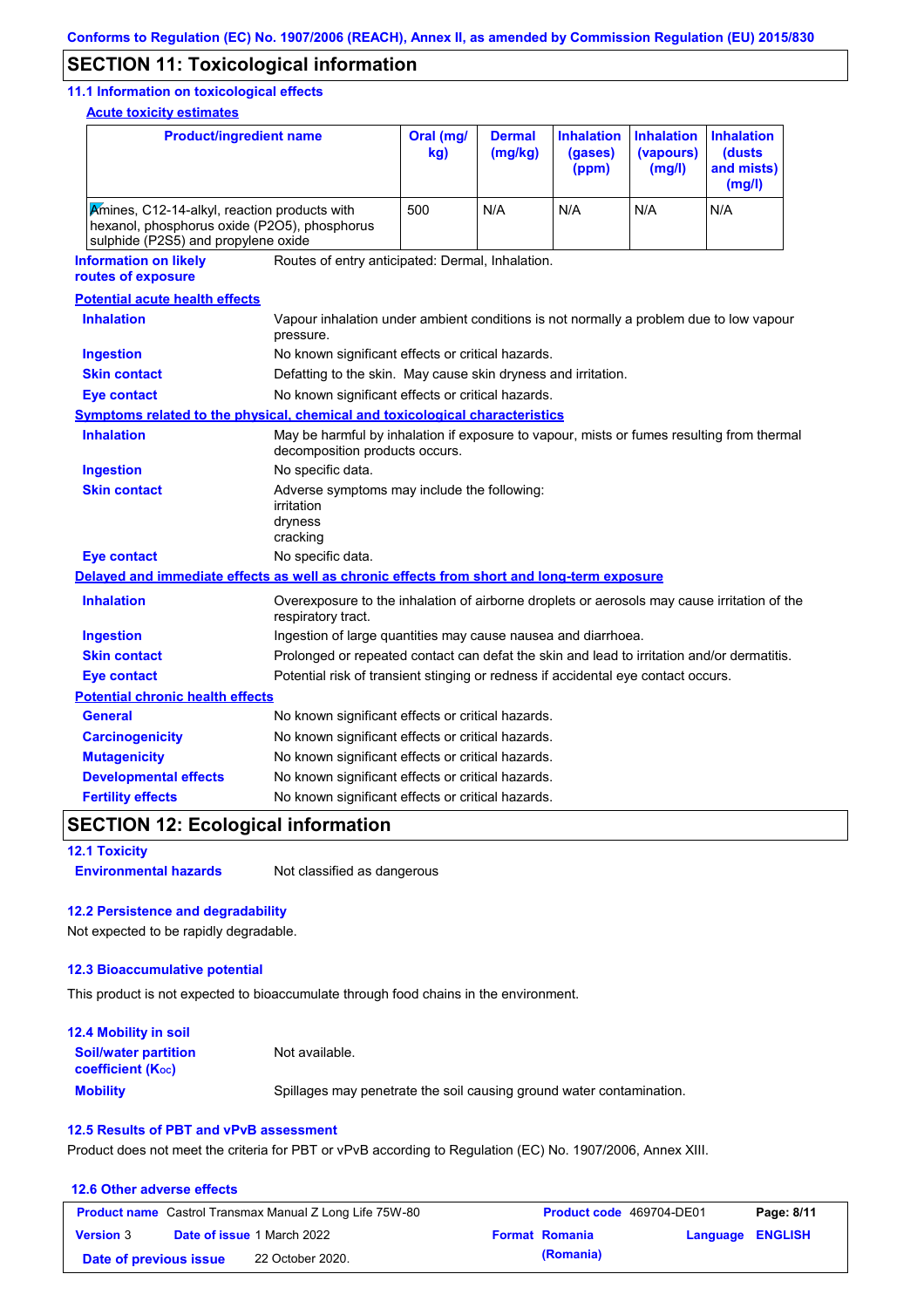## **SECTION 12: Ecological information**

**Other ecological information**

Spills may form a film on water surfaces causing physical damage to organisms. Oxygen transfer could also be impaired.

### **SECTION 13: Disposal considerations**

| <b>13.1 Waste treatment methods</b> |                                                                                                                                                                      |
|-------------------------------------|----------------------------------------------------------------------------------------------------------------------------------------------------------------------|
| <b>Product</b>                      |                                                                                                                                                                      |
| <b>Methods of disposal</b>          | Where possible, arrange for product to be recycled. Dispose of via an authorised person/<br>licensed waste disposal contractor in accordance with local regulations. |
| <b>Hazardous waste</b>              | Yes.                                                                                                                                                                 |

## **European waste catalogue (EWC)**

| <b>Waste code</b> | <b>Waste designation</b>                    |
|-------------------|---------------------------------------------|
| 13 02 06*         | synthetic engine, gear and lubricating oils |

However, deviation from the intended use and/or the presence of any potential contaminants may require an alternative waste disposal code to be assigned by the end user.

#### **Packaging**

| <b>Methods of disposal</b> | Where possible, arrange for product to be recycled. Dispose of via an authorised person/<br>licensed waste disposal contractor in accordance with local regulations.                                                                    |
|----------------------------|-----------------------------------------------------------------------------------------------------------------------------------------------------------------------------------------------------------------------------------------|
| <b>Special precautions</b> | This material and its container must be disposed of in a safe way. Empty containers or liners<br>may retain some product residues. Avoid dispersal of spilt material and runoff and contact with<br>soil, waterways, drains and sewers. |
| <b>References</b>          | Commission 2014/955/EU<br>Directive 2008/98/EC                                                                                                                                                                                          |

## **SECTION 14: Transport information**

|                                           | <b>ADR/RID</b> | <b>ADN</b>     | <b>IMDG</b>    | <b>IATA</b>    |
|-------------------------------------------|----------------|----------------|----------------|----------------|
| 14.1 UN number                            | Not regulated. | Not regulated. | Not regulated. | Not regulated. |
| 14.2 UN proper<br>shipping name           |                |                |                |                |
| <b>14.3 Transport</b><br>hazard class(es) |                |                | -              |                |
| 14.4 Packing<br>group                     |                |                |                |                |
| 14.5<br><b>Environmental</b><br>hazards   | No.            | No.            | No.            | No.            |
| <b>Additional</b><br>information          |                |                | -              |                |

**14.6 Special precautions for user** Not available.

**14.7 Transport in bulk according to IMO instruments**

Not available.

### **SECTION 15: Regulatory information**

**15.1 Safety, health and environmental regulations/legislation specific for the substance or mixture**

**EU Regulation (EC) No. 1907/2006 (REACH)**

**Annex XIV - List of substances subject to authorisation**

**Annex XIV**

None of the components are listed.

**Substances of very high concern**

None of the components are listed.

**EU Regulation (EC) No. 1907/2006 (REACH)**

| <b>Product name</b> Castrol Transmax Manual Z Long Life 75W-80 |                                   | <b>Product code</b> 469704-DE01 |  | Page: 9/11            |                         |  |
|----------------------------------------------------------------|-----------------------------------|---------------------------------|--|-----------------------|-------------------------|--|
| <b>Version 3</b>                                               | <b>Date of issue 1 March 2022</b> |                                 |  | <b>Format Romania</b> | <b>Language ENGLISH</b> |  |
| Date of previous issue                                         |                                   | 22 October 2020.                |  | (Romania)             |                         |  |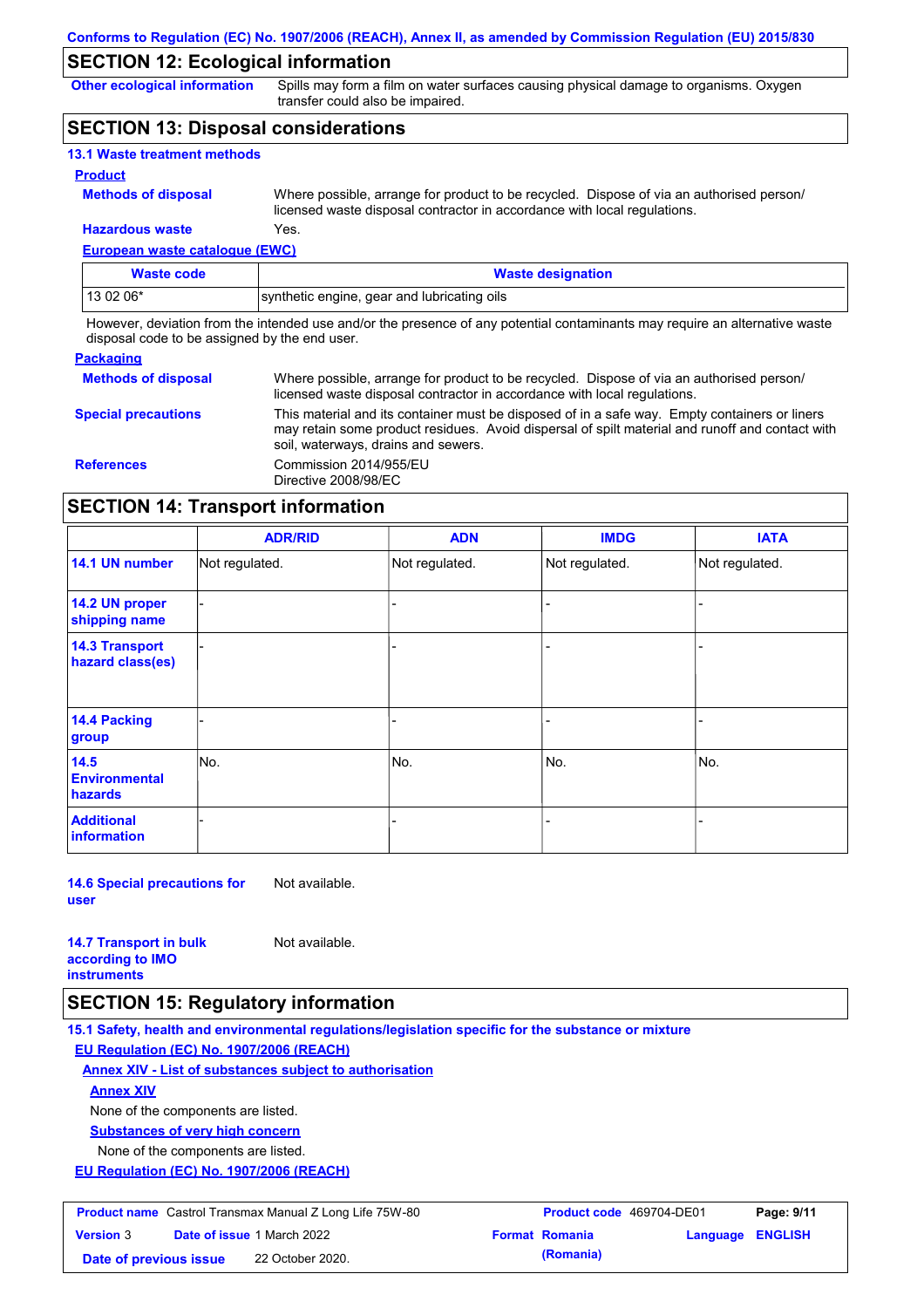#### **Conforms to Regulation (EC) No. 1907/2006 (REACH), Annex II, as amended by Commission Regulation (EU) 2015/830**

## **SECTION 15: Regulatory information**

| <b>Annex XVII - Restrictions</b><br>on the manufacture,<br>placing on the market<br>and use of certain<br>dangerous substances, | Not applicable.                                                                                                                |
|---------------------------------------------------------------------------------------------------------------------------------|--------------------------------------------------------------------------------------------------------------------------------|
| mixtures and articles                                                                                                           |                                                                                                                                |
| <b>Other regulations</b>                                                                                                        |                                                                                                                                |
| <b>REACH Status</b>                                                                                                             | The company, as identified in Section 1, sells this product in the EU in compliance with the<br>current requirements of REACH. |
| <b>United States inventory</b><br>(TSCA 8b)                                                                                     | All components are active or exempted.                                                                                         |
| <b>Australia inventory (AIIC)</b>                                                                                               | All components are listed or exempted.                                                                                         |
| <b>Canada inventory</b>                                                                                                         | All components are listed or exempted.                                                                                         |
| <b>China inventory (IECSC)</b>                                                                                                  | All components are listed or exempted.                                                                                         |
| <b>Japan inventory (CSCL)</b>                                                                                                   | At least one component is not listed.                                                                                          |
| <b>Korea inventory (KECI)</b>                                                                                                   | All components are listed or exempted.                                                                                         |
| <b>Philippines inventory</b><br>(PICCS)                                                                                         | At least one component is not listed.                                                                                          |
| <b>Taiwan Chemical</b><br><b>Substances Inventory</b><br>(TCSI)                                                                 | All components are listed or exempted.                                                                                         |
| Ozone depleting substances (1005/2009/EU)                                                                                       |                                                                                                                                |
| Not listed.                                                                                                                     |                                                                                                                                |
| Prior Informed Consent (PIC) (649/2012/EU)                                                                                      |                                                                                                                                |
| Not listed.                                                                                                                     |                                                                                                                                |
| <b>Persistent Organic Pollutants</b><br>Not listed.                                                                             |                                                                                                                                |
| <b>EU - Water framework directive - Priority substances</b>                                                                     |                                                                                                                                |
| None of the components are listed.                                                                                              |                                                                                                                                |
| <b>Seveso Directive</b>                                                                                                         |                                                                                                                                |
| This product is not controlled under the Seveso Directive.                                                                      |                                                                                                                                |
|                                                                                                                                 |                                                                                                                                |
| <b>15.2 Chemical safety</b>                                                                                                     | A Chemical Safety Assessment has been carried out for one or more of the substances within                                     |

this mixture. A Chemical Safety Assessment has not been carried out for the mixture itself.

### **SECTION 16: Other information**

**assessment**

| <b>Abbreviations and acronyms</b> | ADN = European Provisions concerning the International Carriage of Dangerous Goods by<br>Inland Waterway<br>ADR = The European Agreement concerning the International Carriage of Dangerous Goods by<br>Road<br>ATE = Acute Toxicity Estimate<br><b>BCF</b> = Bioconcentration Factor<br>CAS = Chemical Abstracts Service<br>CLP = Classification, Labelling and Packaging Regulation [Regulation (EC) No. 1272/2008]                                                                                                                                                                                                                                        |                                                                                                                                                          |          |                |  |  |
|-----------------------------------|--------------------------------------------------------------------------------------------------------------------------------------------------------------------------------------------------------------------------------------------------------------------------------------------------------------------------------------------------------------------------------------------------------------------------------------------------------------------------------------------------------------------------------------------------------------------------------------------------------------------------------------------------------------|----------------------------------------------------------------------------------------------------------------------------------------------------------|----------|----------------|--|--|
|                                   | CSR = Chemical Safety Report<br>DNEL = Derived No Effect Level<br>ES = Exposure Scenario                                                                                                                                                                                                                                                                                                                                                                                                                                                                                                                                                                     | CSA = Chemical Safety Assessment<br><b>DMEL = Derived Minimal Effect Level</b><br>EINECS = European Inventory of Existing Commercial chemical Substances |          |                |  |  |
|                                   | EUH statement = CLP-specific Hazard statement<br>EWC = European Waste Catalogue<br>GHS = Globally Harmonized System of Classification and Labelling of Chemicals<br>IATA = International Air Transport Association<br>IBC = Intermediate Bulk Container<br><b>IMDG</b> = International Maritime Dangerous Goods<br>LogPow = logarithm of the octanol/water partition coefficient<br>MARPOL = International Convention for the Prevention of Pollution From Ships, 1973 as<br>modified by the Protocol of 1978. ("Marpol" = marine pollution)<br>OECD = Organisation for Economic Co-operation and Development<br>PBT = Persistent, Bioaccumulative and Toxic |                                                                                                                                                          |          |                |  |  |
|                                   | <b>Product name</b> Castrol Transmax Manual Z Long Life 75W-80                                                                                                                                                                                                                                                                                                                                                                                                                                                                                                                                                                                               | <b>Product code</b> 469704-DE01                                                                                                                          |          | Page: 10/11    |  |  |
| <b>Version 3</b>                  | Date of issue 1 March 2022                                                                                                                                                                                                                                                                                                                                                                                                                                                                                                                                                                                                                                   | <b>Format Romania</b>                                                                                                                                    | Language | <b>ENGLISH</b> |  |  |

**Date of previous issue (Romania)** 22 October 2020.